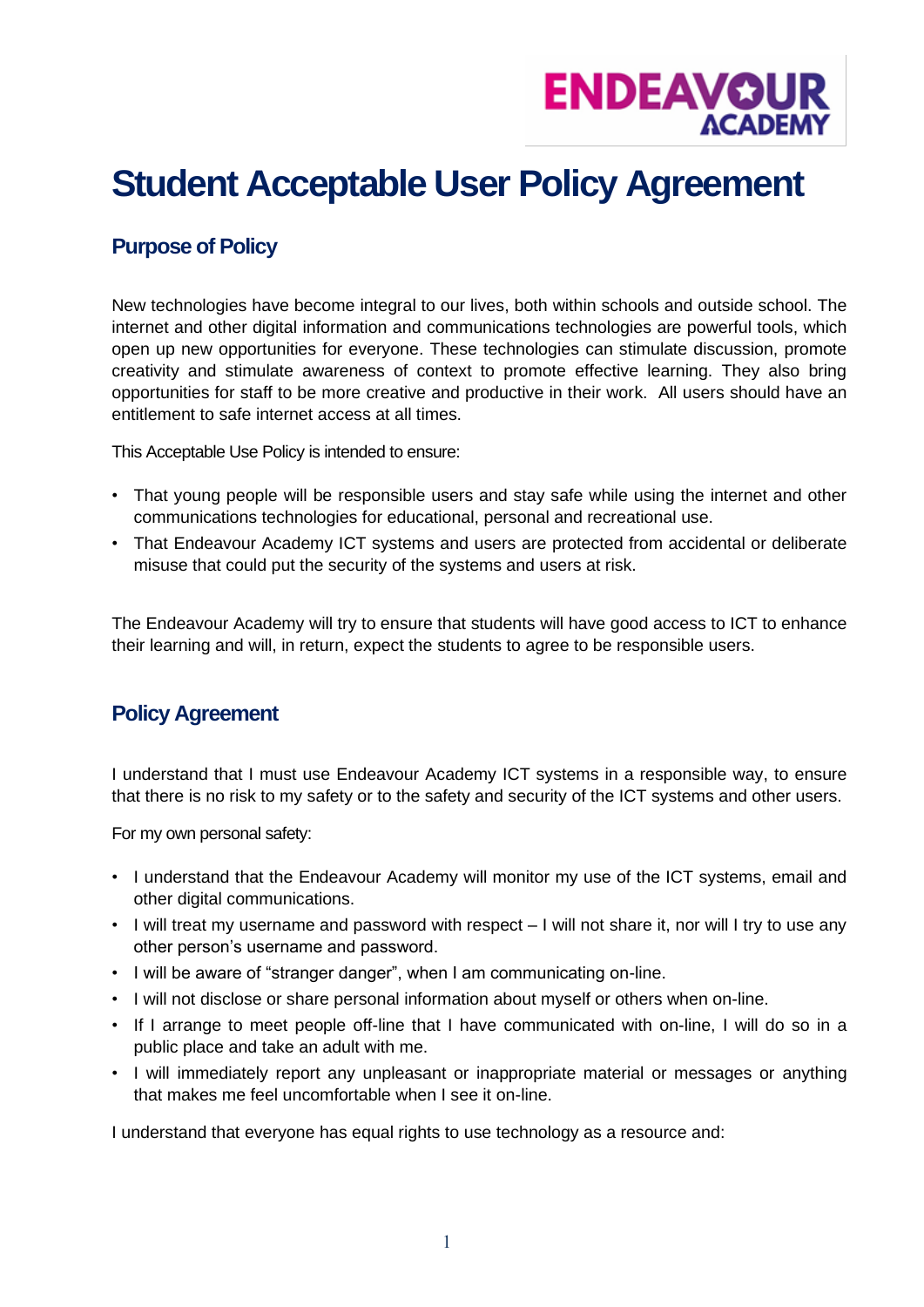

- I understand that Endeavour Academy ICT systems are primarily intended for educational use and that I will not use the systems for personal or recreational use unless I have permission to do so.
- I will not try (unless I have permission) to make large downloads or uploads that might take up internet capacity and prevent other users from being able to carry out their work.
- I will use Endeavour Academy ICT systems as instructed to do so by my Learning Coach. For your protection some online content will be made unavailable if deemed unsuitable or inappropriate to the fundamental goal of learning.
- I will not attempt to disable or 'work around' measures put in place to protect you from unsuitable online content. I understand that attempting to do so is considered the highest form of abuse and will certainly result in sanctions being placed on my future access to such systems.

I will act as I expect others to act towards me:

- I will respect others' work and property and will not access, copy, remove or otherwise alter any other user's files, without the owner's knowledge and permission.
- I will be polite and responsible when I communicate with others, I will not use strong, aggressive or inappropriate language and I appreciate that others may have different opinions.
- I will not take or distribute images of anyone without their permission.

I recognise that the Endeavour Academy has a responsibility to maintain the security and integrity of the technology it offers me and to ensure the smooth running of the Endeavour Academy:

- I will only use my personal hand held / external devices (mobile phones / USB devices etc) in the Endeavour Academy if I have permission. I understand that, if I do use my own devices in the Endeavour Academy, I will follow the rules set out in this agreement, in the same way as if I was using Endeavour Academy equipment.
- I understand the risks and will not try to upload, download or access any materials which are illegal or inappropriate or may cause harm or distress to others, nor will I try to use any programmes or software that might allow me to bypass the filtering / security systems in place to prevent access to such materials.
- I will immediately report any damage or faults involving equipment or software, however this may have happened.
- I will not open any attachments to emails, unless I know and trust the person / organisation who sent the email, due to the risk of the attachment containing viruses or other harmful programmes.
- I will not install or attempt to install programmes of any type on a machine, or store programmes on a computer, nor will I try to alter computer settings.
- I will only use chat and social networking sites with permission and at the times that are allowed

When using the internet for research or recreation, I recognise that:

• I should ensure that I have permission to use the original work of others in my own work.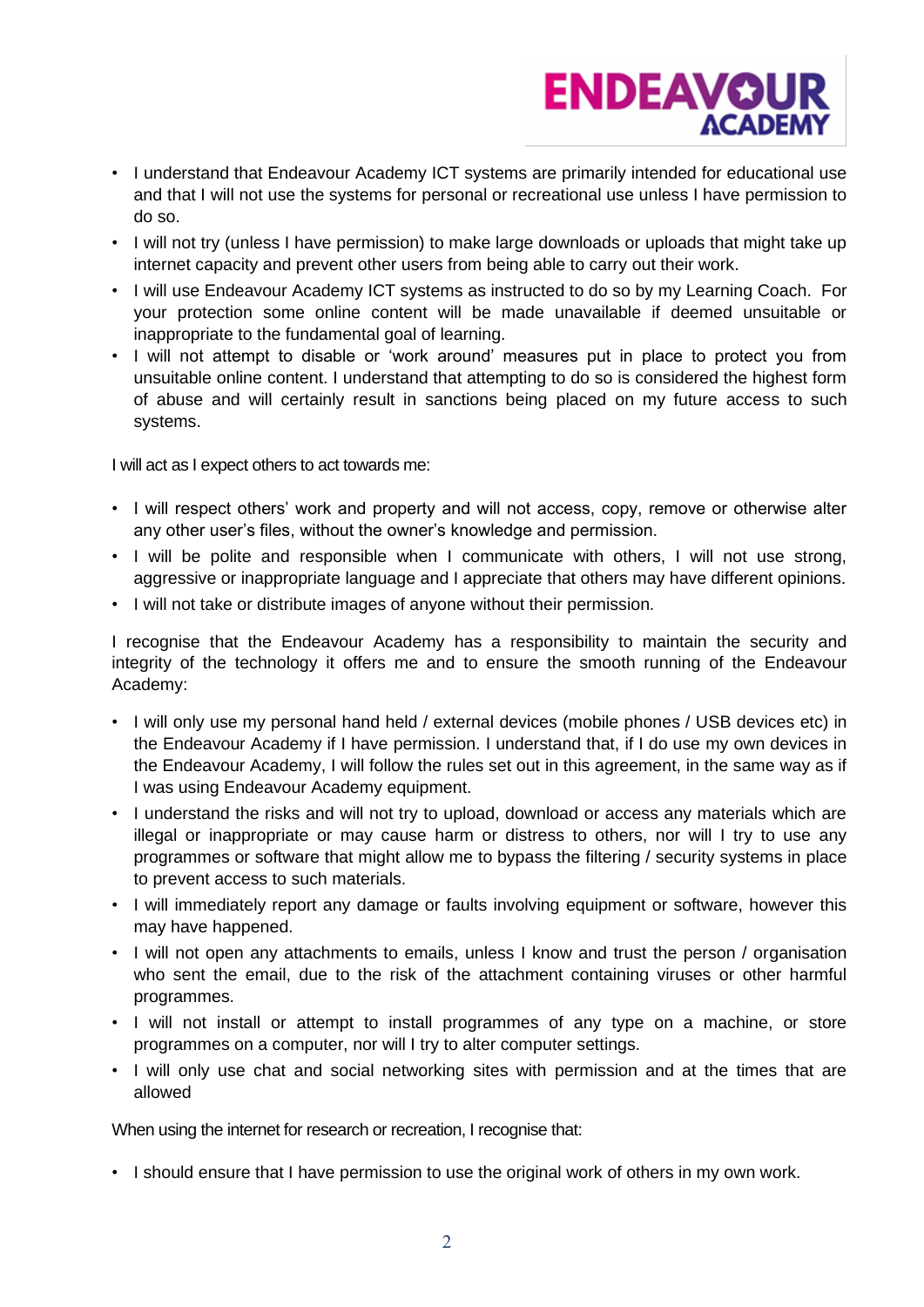

- Where work is protected by copyright, I will not try to download copies (including music and videos).
- When I am using the internet to find information, I should take care to check that the information that I access is accurate, as I understand that the work of others may not be truthful and may be a deliberate attempt to mislead me.

I understand that I am responsible for my actions, both in and out of the Endeavour Academy:

- I understand that the Endeavour Academy also has the right to take action against me if I am involved in incidents of inappropriate behaviour, that are covered in this agreement, when I am out of the Endeavour Academy and where they involve my membership of the Endeavour Academy community (examples would be cyber-bullying, use of images or personal information).
- I understand that if I fail to comply with this Acceptable Use Policy Agreement, I will be subject to disciplinary action. This may include loss of access to the Endeavour Academy network / internet, detentions, suspensions, contact with parents and in the event of illegal activities involvement of the police.

**Please complete the sections on the next page to show that you have read, understood and agree to the rules included in the Acceptable Use Agreement. If you do not sign and return this agreement, access will not be granted to Endeavour Academy ICT systems.**